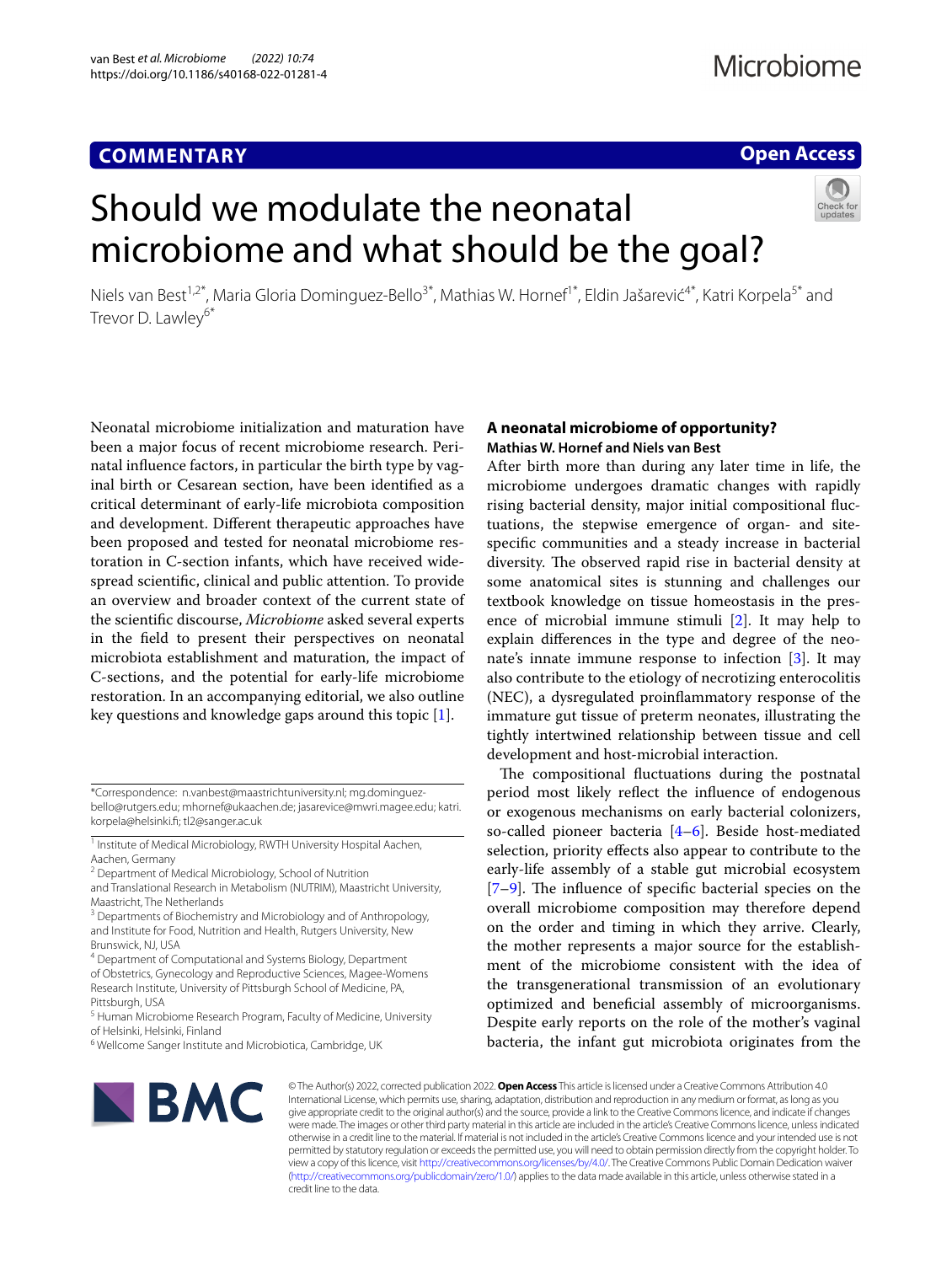mother's fecal microbiota most likely transmitted by the intense contact during the birth process  $[10, 11]$  $[10, 11]$  $[10, 11]$  $[10, 11]$ . This early transmission event during vaginal delivery appears to be of key importance. A number of studies have shown that birth by C-section is associated with an increased colonization rate by opportunistic pathogens [\[12](#page-5-9)] as well as several immune-mediated diseases including infammatory bowel disease, asthma, and juvenile arthritis [[13,](#page-5-10) [14](#page-6-0)]. In addition, children delivered by primary c-section exhibit a higher risk of developing food allergy in later life  $[15]$  $[15]$  $[15]$ . This effect is independent of the perioperative antibiotic prophylaxis and thus most likely the result of an impaired bacterial transmission and altered immune imprinting [\[14](#page-6-0)[–16](#page-6-2)]. Other factors such as diet (i.e. breastfeeding vs. formula feeding), siblings, pets and the natural environment also contribute in shaping the infant's microbiota and immune system but the identifcation of their individual contribution is challenging due to the presence of many confounders.

Another fnding highlights the non-redundant role of the birth process as an early transmission event. In the adult host, diferent anatomical locations such as skin, gut or oral cavity are colonized by highly organ- and even site-specifc communities. However, this anatomical specialization is not detected directly after birth but emerges only with time  $[5, 17]$  $[5, 17]$  $[5, 17]$  $[5, 17]$  $[5, 17]$ . This finding suggests the existence of organ-specifc selective mechanisms, which remain largely uncharacterized. For example, our group showed that the microbiome composition was highly similar between the colon and small intestine early after birth but diverged into a site-specifc microbiota after weaning. This anatomical specialization was paralleled by hepatic secretion of bile acids into the small intestinal lumen, a potential driver of microbiota selection [\[5](#page-5-11)]. Other potential drivers of the early small intestinal microbiome might represent the age-dependent switch in the spectrum of antimicrobial peptides or the Toll-like receptor (TLR)5 mediated suppression of colonization by fagellated bacteria [[6,](#page-5-4) [18](#page-6-4)].

The initially reduced bacterial diversity opens ecological niches both for commensal and pathogenic bacteria and thereby explains the enhanced susceptibility of neonates to infection [\[19\]](#page-6-5). Most likely, it also explains why probiotic bacteria in early life exhibit at least some degree of colonization and exert much more pronounced effects than in adults  $[20]$  $[20]$ . The prolonged persistence of certain probiotic strains, especially bifdobacteria, exerts benefcial efects in neonates by increasing the colonization resistance and promoting a more stable microbial composition that protects against pathobiont-induced diseases such as NEC. In addition, the initially reduced bacterial diversity may render the neonate's microbiota particularly susceptible to exogenous factors such as early life antibiotics and diet [\[21](#page-6-7), [22\]](#page-6-8).

The bacterial composition during early life appears to be of particular importance since specifc microbial signals and metabolic factors infuence the immune priming in a non-redundant fashion. Immune priming in turn determines the life-long susceptibility to immunemediated and metabolic diseases [[23–](#page-6-9)[25\]](#page-6-10). Also host factors orchestrate the exposure of immune cells to luminal microbial stimuli and antigens. For instance, the decreasing epidermal growth factor (EGF) levels in breast milk around weaning foster mucosal translocation of microbial stimuli during the so-called 'weaning reaction' and induce enhanced expression of interferon (IFN)-ɣ and tumor necrosis factor (TNF)-ɑ and the generation of specific regulatory T cells  $[26]$  $[26]$ . This induction of specific regulatory T cells during the weaning reaction protects from infammatory diseases in adults and represents an intriguing example of the combined infuence of the microbiota, diet, and ontogeny in priming of the immune system and lifelong gut homeostasis.

Given the accessibility and functional importance, it is tempting to manipulate the early microbiota, i.e. by the administration of selected probiotics, prebiotics and postbiotics (bacterial metabolites) in order to improve the health outcome  $[20, 27, 28]$  $[20, 27, 28]$  $[20, 27, 28]$  $[20, 27, 28]$  $[20, 27, 28]$ . In addition, some efforts have been made in which neonates born by C-section were directly exposed to the maternal fecal microbiota upon delivery via fecal microbiota transplantation (FMT) to foster the maternal-neonatal microbiome transfer. However, our mechanistic understanding of the host regulatory efects, bacterial interactions, metabolic factors and infuence of the microbiome on the neonate host are still incomplete. More mechanistic studies are needed to identify microbial or metabolic targets, establish interventional strategies, characterize possible adverse efects and defne the patient groups that beneft most from safe and efective targeted interventions.

# **Infuence of the prenatal maternal microbiome on neonatal health?**

## **Eldin Jašarević**

For more than a century, epidemiological studies demonstrated that maternal lifetime experiences, namely psychosocial stress, malnutrition, and infectious burden, predict poorer long-term outcomes across a variety of domains [\[29](#page-6-14)]. Offspring outcomes associated with these maternal exposures include higher risk for type 2 diabetes, obesity, cardiovascular disease, cancers, as well as neurodevelopmental and neuropsychiatric disorders [[30](#page-6-15), [31\]](#page-6-16). Disruption to the assembly and development of the neonatal microbiome is associated with similar negative health outcomes, catalyzing a rich body of literature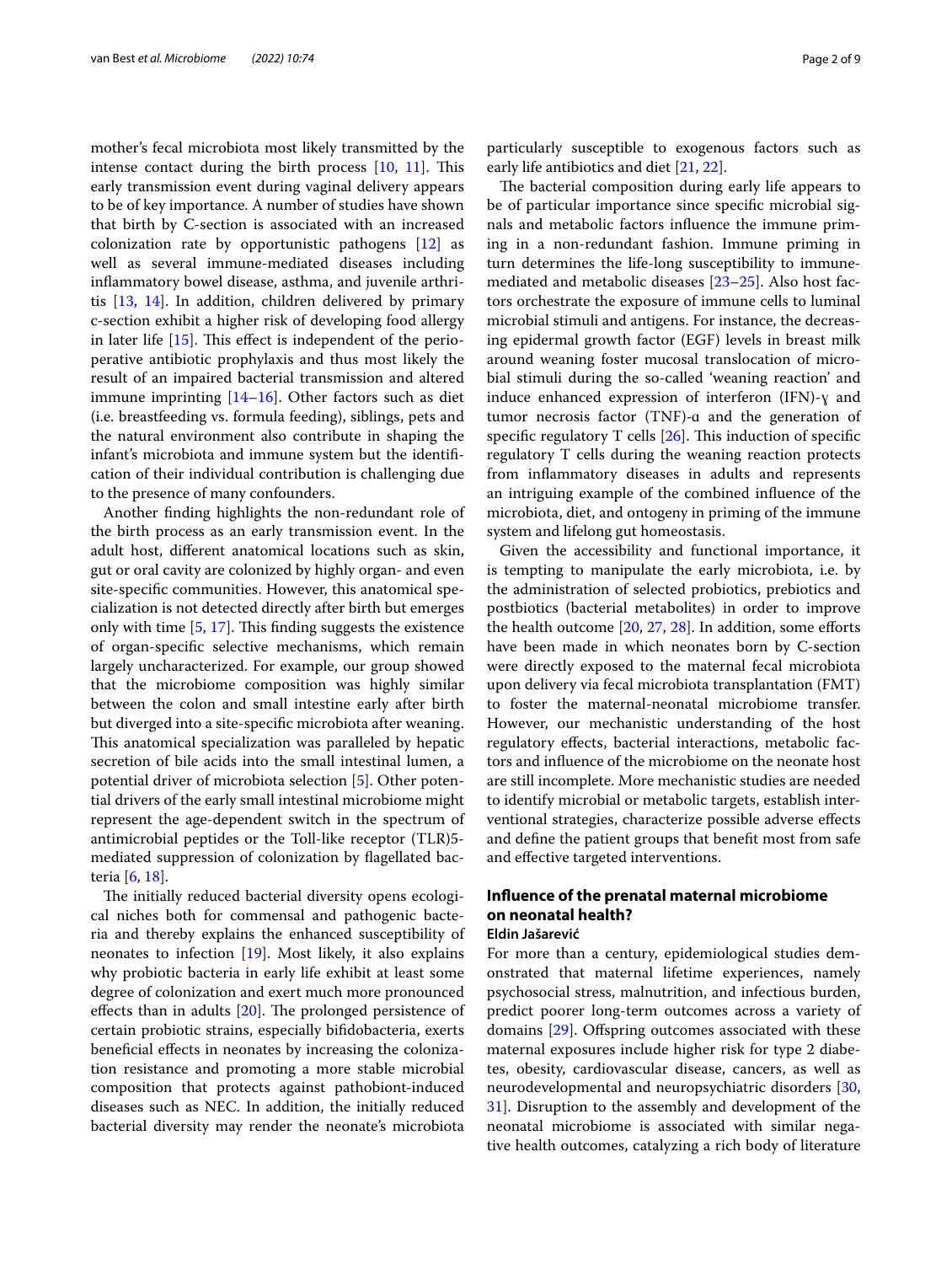examining the links between maternal lifetime exposures, the maternal and offspring microbiome, and lasting health trajectories [\[32](#page-6-17)[–45\]](#page-6-18).

A conceptual framework emerging from these studies suggests that environmental exposure during pregnancy alters maternal microbiota and these communities are subsequently transferred to ofspring, infuencing susceptibility to disease. One challenge in establishing causality between maternal exposures, microbiota, and ofspring phenotype is that these environmental perturbations exert disruptive efects on both mother and developing fetus. In other words, offspring develop in a prenatal environment that is shaped by lifetime exposures to environmental conditions, and at birth, neonates are colonized by microbiota shaped by the same factors. Innovative approaches and methods are now needed to disentangle the complex interactions between lifetime exposures, the disruption of pregnancy, and colonization at birth. One such effort involved exposing fetal mice to prenatal stress, followed by C-section delivery and inoculation with distinct microbial communities [[46\]](#page-6-19). In these studies, transplantation of microbiota from stressed dams into treatment naïve C-section delivered pups was sufficient to recapitulate phenotypes observed in stress-exposed ofspring, establishing a mechanistic link between maternal microbiota and negative health outcomes in offspring  $[46]$  $[46]$ .

A central argument in the debate regarding the safety and efficacy of vaginal seeding and fecal microbiota transplantation procedures hinges on whether birth-associated microbial exposure has any lasting health benefts, such that a lack of exposure prevents the initiation of a developmentally-important event [\[27,](#page-6-12) [28,](#page-6-13) [47,](#page-6-20) [48](#page-6-21)]. Recent strain-resolved microbiome analyses showed that maternal vaginal bacteria –*Lactobacillus crispatus*, *Atopobium vaginae*, *Gardnerella vaginalis*– are recovered from the stool of newborns, providing support for neonatal inheritance of maternal vaginal microbiota  $[49]$ . These bacteria are members of distinct community state types (CSTs) [[50–](#page-6-23)[52](#page-6-24)]. Specifcally, CST I (L. crispatus) and CST IV (G. vaginalis, A. vaginae) exhibit distinct metabolic and immune properties in the female reproductive tract [[53–](#page-6-25)[56](#page-6-26)], suggesting that CST-specifc properties could be transferred to ofspring. We used our C-section and oral gavage protocol to inoculate mouse pups with either CST I or CST IV and assessed outcomes across development and into adulthood. Birth-associated exposure to CST I and CST IV resulted in transient colonization of the intestinal tract in C-section delivered mice and was sufficient to elicit CST-specific transcriptional signatures in the neonatal ileum, as well as sex-specifc diferences in adulthood [[57\]](#page-7-0). Epidemiological studies demonstrated that maternal obesity and presence of vaginal *G. vaginalis* are two common risk factors associated with increased risk for adverse obstetric outcomes [\[58–](#page-7-1)[63\]](#page-7-2). We established a two-hit model to determine whether maternal obesity and presence of vaginal *G. vaginalis*, alone or in combination, would affect the offspring postnatal response to CST I or CST IV exposure at birth [\[57](#page-7-0)]. Surprisingly, neonates that gestated in a two-hit environment showed a pathological immune response and decreased survival following exposure to CST IV, a pattern that was not observed in CST I exposed offspring. This pathological response to the postnatal microbiota was associated with disruption to the development of the placenta and fetal ileum in the two-hit neonates [[57\]](#page-7-0). If these results bear any translational relevance, they underscore that prenatal exposures directly shape how ofspring respond to their postnatal microbial environment and that one unforeseen consequence of high-risk pregnancies may be a pathological response to the colonizing microbiota and increased neonatal morbidity.

While this area of research will undoubtedly contribute signifcant insight into postnatal microbiota transplantation procedures and efects on health, this topic has also garnered a growing fascination in public discourse over the last several years. Refecting a trickle-down efect on social attitudes, a recent study examining attitudes towards vaginal seeding reported that pregnant individuals viewed these procedures as replicating a natural process and may help reduce maternal shame and guilt about undergoing c-section  $[64]$  $[64]$  $[64]$ . This self-reported shame and guilt about undergoing a lifesaving procedure refects a long cultural history of blaming mothers for negative outcomes in their children, particularly mothers from historically oppressed groups [\[65](#page-7-4)]. Moving forward, we must take great care in anticipating how research describing cesarean delivery as a 'missed opportunity' that can be 'recovered', 'naturalized', 'restored', and 'reconstituted' by vaginal seeding and fecal microbiota transplantation will be interpreted in popular discussions, and how the resultant discourse may inform policies on bodily autonomy and reproductive health in our current sociopolitical climate.

## **Should we vaginally seed the neonatal microbiome after C‑section?**

### **Maria Gloria Dominguez‑Bello**

C-section delivery impairs the intergenerational transfer of the maternal microbiome, altering natural colonization by pioneer communities of diferent infant epithelia in diferent body sites. C-section and pre or perinatal antibiotics are associated with increased risk of autoimmune and metabolic diseases in humans and in mice. Thus, as we perform medical practices that have collateral costs, we need to restore and minimize the damage.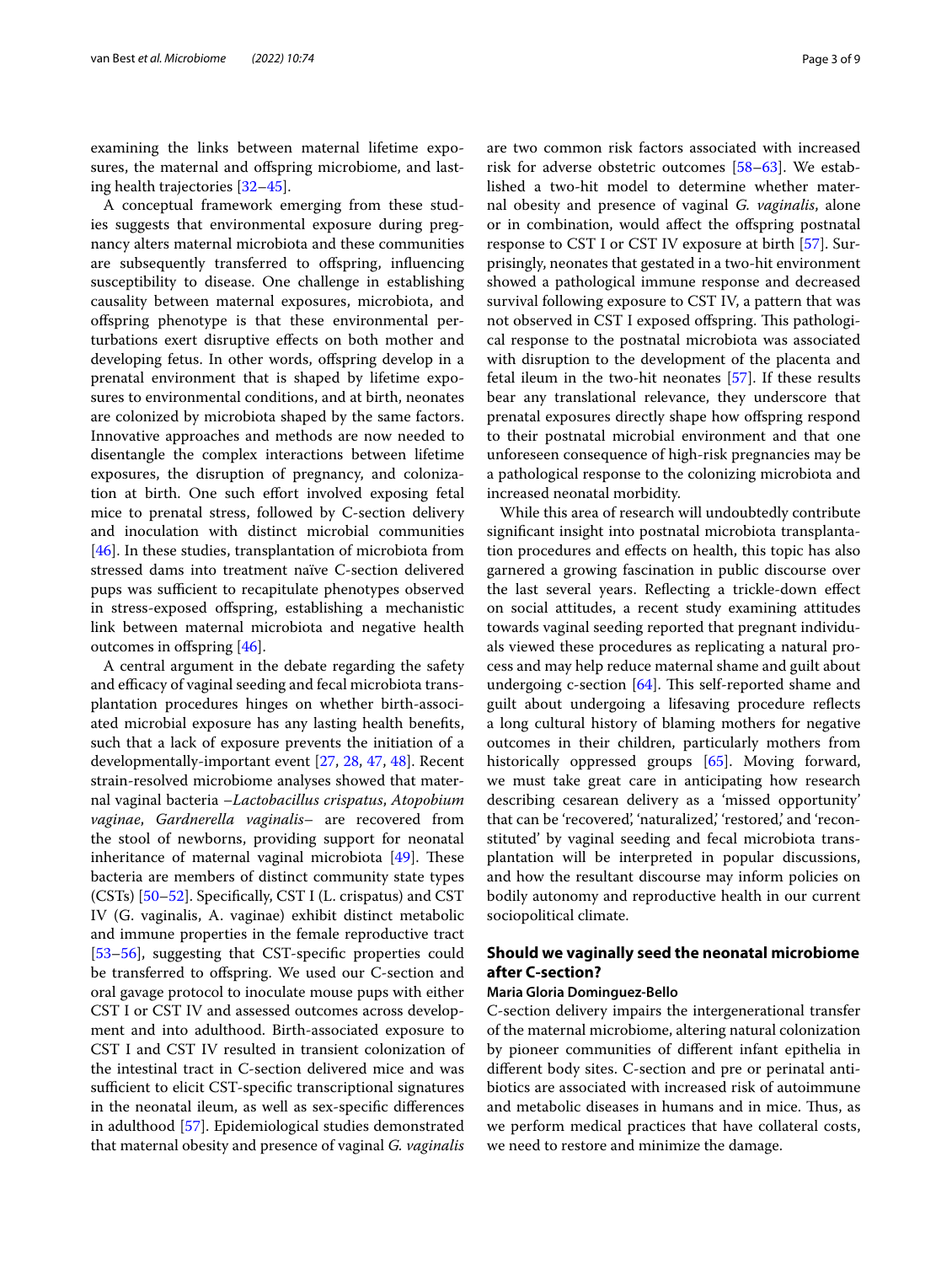I want to share three ideas regarding neonatal microbiota seeding at birth:

- 1- Nature design for fsh, amphibians, reptiles, birds and mammals- entitles the ofspring being born through a canal that is i) colonized by microbes and ii) shared with the defecation canal (cloaca) or adjacent to it (vagina). This non-random design favors transmission of maternal gut bacteria which will successfully colonize the offspring's gut. Thus, it is not surprising that fecal transplant to newborns is efective in colonizing the infant gut [[28](#page-6-13)].
- 2- In humans, the vaginal canal in the late third gestational trimester does contain bacteria shared with feces, and furthermore, shared also with oral, nose and skin sites  $[48]$  $[48]$ . This extraordinary opening of the vaginal ecosystem to colonization by bacteria from other sites is consistent with the provision of pioneer communities for all of the baby's sites. Vaginal seeding of C-section babies normalizes the microbiome development in the infant gut, skin and mouth, making them resemble more those of vaginally born infants, than those of C-section born infants.
- 3- Given the serious consequences for the baby of impaired microbiota transmission at birth, restoration needs to be implemented with current state of the art, minimizing both infection risks for the baby and the costs of inaction. Why use "the real stuf", and not wait until we understand better which are the exact bacteria and when to give them? Because of the complexity of biological fuids (we are still performing blood transfusions because we don't know yet how to reconstitute blood from purifed components).

Recapitulating natural exposures at birth after careful examination of the maternal vaginal health will not put the baby at higher risk of infections than vaginally born infants. In the crucial windows of infancy, correct programming will determine future health, and thus impacts and perturbations cannot be followed by inaction, but by rehabilitation to provide what was missing to restore organisms and ecosystem functions that are crucial for health.

## **Should we restore the neonatal microbiome after C‑section with fecal microbiota transplantation or probiotics? Katri Korpela**

The gut microbiota is being increasingly recognized as an important part of human physiology and a signifcant contributor to health. This is especially true in infants, where the gut microbiota infuences the developing immune system and overall physiology. Gut microbiota composition in infancy is associated with a range of health outcomes in later childhood, most prominently weight and immune health [[66–](#page-7-5)[72\]](#page-7-6). Factors known to disrupt normal gut microbiota development in infants – C-section birth, antibiotics, and lack of breastfeeding – are also associated with weight and immune development  $[14, 73-78]$  $[14, 73-78]$  $[14, 73-78]$  $[14, 73-78]$ . The links between early-life antibiotic use with asthma and overweight have been shown to be mediated by gut microbiota [[75,](#page-7-9) [79\]](#page-7-10). Furthermore, mouse experiments have shown that altering the gut microbiota at a young age alters metabolic and immunological development [\[80–](#page-7-11)[83\]](#page-7-12). We have shown in humans that correcting aberrant gut microbiota development in infants reduces the risk of allergic disease in a high-allergy-risk cohort [\[84,](#page-7-13) [85\]](#page-7-14), strongly indicating a causal role of gut microbiota in disease development. Overall, there is evidence that the gut microbiota plays a signifcant role in infant development, and promoting a healthy gut microbiota is warranted.

The case for microbiota restoration is especially clear for infants born by C-section. The important colonisers of infant gut and primary utilisers of breast milk oligosaccharides, *Bifdobacterium* and *Bacteroides* strains, are naturally transferred from the mother's gut during birth  $[86]$  $[86]$ . They are non-spore-forming anaerobes, which have a poor ability to survive in the environment and are thus dependent on vertical transfer at birth. This transfer is disrupted by C-section birth [\[86](#page-7-15)], leading to reduced abundance and delayed colonisation of these important bacteria in the infant gut [\[87](#page-7-16)]. Alarmingly, intrapartum antibiotics administered to the mother have a similar impact on the infant gut microbiota as C-section birth [[88,](#page-7-17) [89\]](#page-7-18). In addition, bifdobacteria are strongly negatively afected by antibiotics given to the infant [\[90](#page-7-19)]. Infants born by c-section, or exposed to intrapartum or postpartum antibiotics would very likely beneft from microbiota restoration.

Since the maternal gut is the natural source of microbes to the infant gut, maternal fecal microbiota transfer (FMT) is an efective method of microbiota restoration in CS-born neonates [\[28](#page-6-13)]. Mimicking the natural vertical transfer of microbiota at birth, FMT provides the infant with a large diversity of maternal microbes, and the ones adapted to the infant gut flourish and colonise essentially permanently [\[86\]](#page-7-15). On the contrary, inoculation of the infant with maternal vaginal microbes has limited efficacy: Two studies have shown that while swabbing the infant with vaginal microbes increases the relative abundance of lactobacilli, it fails to restore *Bacteroides* and other fecal bacteria [[47,](#page-6-20) [48\]](#page-6-21). In a re-analysis of the data, we showed that the gut microbiota of vaginally seeded infants resembles that of untreated CS-born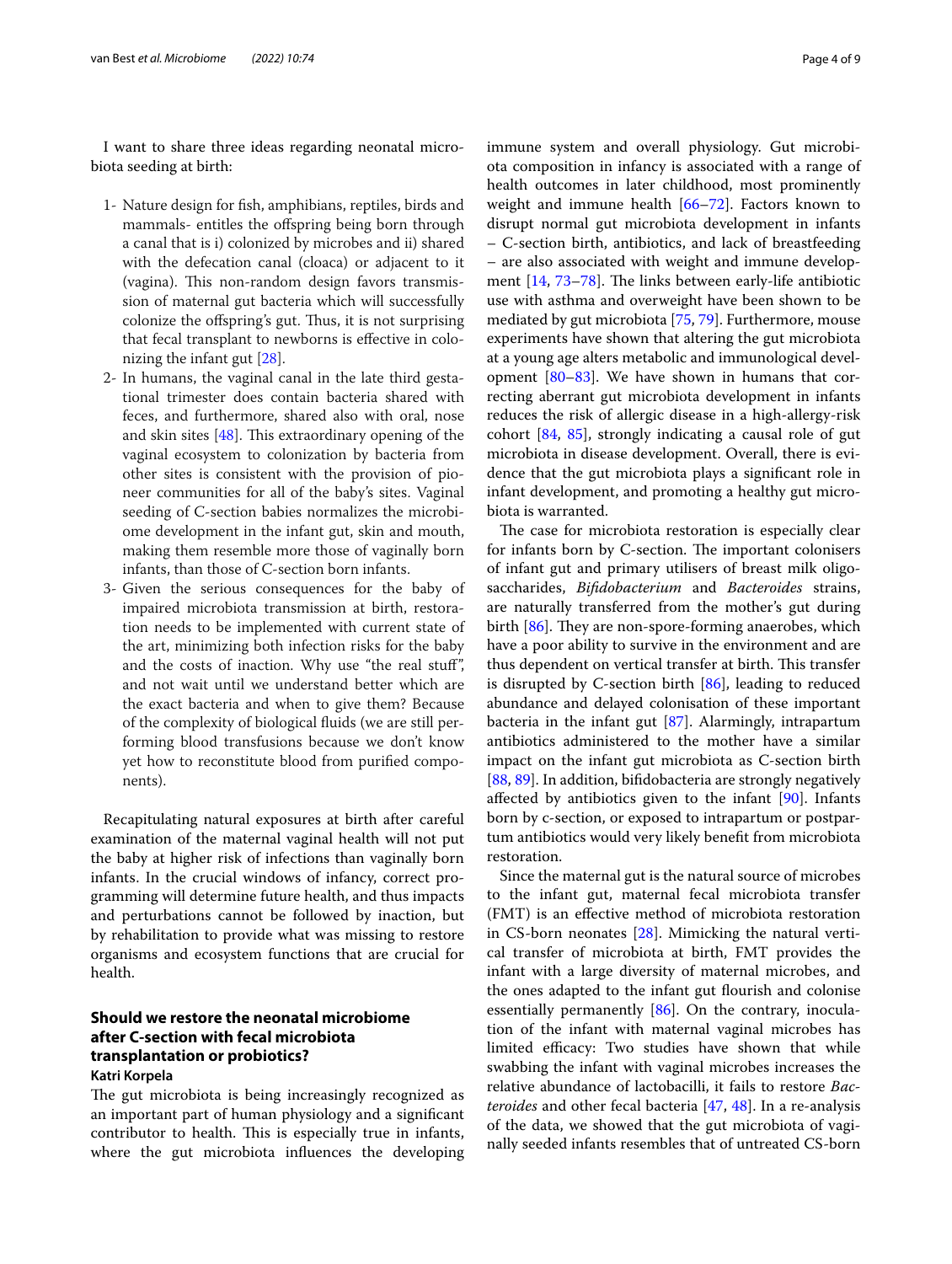infants, rather than that of vaginally born infants [\[28](#page-6-13)]. Oral administration of maternal vaginal microbes to CSborn infants has been shown to produce no signifcant diferences in gut microbiota compared to no treatment [[91\]](#page-7-20). The vagina is a poor source of gut microbes  $[91, 92]$  $[91, 92]$  $[91, 92]$  $[91, 92]$ , likely due to the highly selective vaginal environment with a low pH that inhibits the growth of fecal microbes.

While maternal FMT is efective, it is unlikely to be a feasible standard solution for all neonates. Careful screening of the mother is required due to the potential of transmitting pathogens. Indeed, often the most common reason for intrapartum antibiotic treatment is maternal carriage of group B streptococcus, which can cause a dangerous infection in the infant. Infants of these mothers would beneft from microbiota restoration but FMT may not be a safe option. FMT from a universal donor could be a solution, and an intriguing question is whether FMT from a universal donor is as efective as maternal FMT. While there is some evidence to suggest that strains from an infant's own mother may be particularly compatible with the infant's gut [\[86\]](#page-7-15), some mothers may harbor a suboptimal microbiota e.g. due to antibiotic use or disease. Further research is needed on FMT to infants.

Probiotics can be used to restore at least part of the normal infant gut microbiota [[85,](#page-7-14) [93,](#page-7-22) [94\]](#page-7-23). Products containing infant gut-adapted bifdobacteria, such as *Bifdobacterium longum* subsp. *infantis*, *B. breve*, and *B. bifdum*, are likely to be useful. Since many such strains are currently on the market and safe, their use in C-section-born and antibiotic-exposed infants is highly recommendable. Short-term administration of probiotics to C-section-born neonates in the hospital appears promising [\[95\]](#page-7-24) and warrants further study. Further development of probiotic products specifcally for the neonate could provide a practical and cost-efective solution of microbiota restoration. However, it is possible that a small and standardized set of strains is not efective in all individuals regarding all health outcomes. It should be noted that restoration eforts are unlikely to be successful if the infant is not breastfed, as human milk oligosaccharides support the growth of the beneficial microbes.

The long-term health benefits of infant microbiota restoration should be investigated especially in diferent risk groups. Experimental restoration of gut microbiota provides a way to test causality in the link between infant gut microbiota and later health. Such long-term studies will take time, but there is sufficient evidence to adopt microbiota restoration practices before conclusive results on health benefts are available. In addition to microbiota restoration, however, efforts are needed to reduce microbiota disruption by promoting vaginal birth and breastfeeding, and carefully considering the need for routine prophylactic antibiotics during birth.

## **Maternal Microbiome Transmission as Inspiration for Translational Research**

## **Trevor D. Lawley**

Maternal transmission of microbes to their neonates is an unappreciated form of kinship involving microbes from gut, urogenital, oral and skin microbiotas [[96](#page-7-25)]. Common maternally transmitted bacteria found in the gut microbiota of vaginally delivered babies who were breastfed include *Bacteroides* species, *Parabacteriodes* species, *Escherichia coli* and *Bifdobacteria* species that are highly adapted to co-colonize neonates as an ecosystem in symbiotic relationships that have co-evolved over many millennia [[97\]](#page-7-26). After c-section birth, many of these bacterial species do not transmit to neonates, possibly due to the inhibitory efects of antibiotic exposure or competition from opportunistic environmental pathogens  $[12]$  $[12]$ . There is a need to develop a deep microbiological, evolutionary and ecological understanding of maternal transmission and its impact on microbiota acquisition and assembly in neonates to identify pioneering and keystone bacterial species and strains that provide benefcial properties.

The key challenge is to determine how these maternally transmitted microbes infuence the longer-term growth, development and disease resistance of a baby [[23\]](#page-6-9). Much of our current understanding of maternal transmission and early life microbiota assembly comes from large birth cohorts that track the microbiome of individual babies long-term while building a personalized biobank of biological samples linked to various metadata to enable large-scale, data-driven discovery [[23,](#page-6-9) [98](#page-7-27)[–101](#page-8-0)]. High-resolution metagenomics and anaerobic culturing coupled to whole-genome phylogenetic analysis are the most reliable approaches to identify maternal-neonate transmission events at the species and strain levels [[12](#page-5-9), [49,](#page-6-22) [102,](#page-8-1) [103](#page-8-2)]. However, the outputs of these studies are primarily associations that link bacterial taxa to clinical phenotypes, allowing for the generation of biological hypotheses, but the mechanisms remain poorly understood and unproven. There is a need to culture and biobank pioneering and keystone microbial species from neonates that potentially code for benefcial properties to enable experimental testing and biological discovery.

As an example of maternally transmitted bacteria, species of *Bifdobacterium* (phylum *Actinobacteria*) are highly adapted for maternal transmission and colonization of the neonatal intestine  $[104]$  $[104]$ , through both faecal-oral and breastmilk-oral transmission  $[105]$  $[105]$  $[105]$ . There are many *Bifdobacterium* species described, however, *B. breve*, *B. bifdum* and *B. longum* are commonly found in the neonatal gut microbiotas in the UK [[12](#page-5-9)],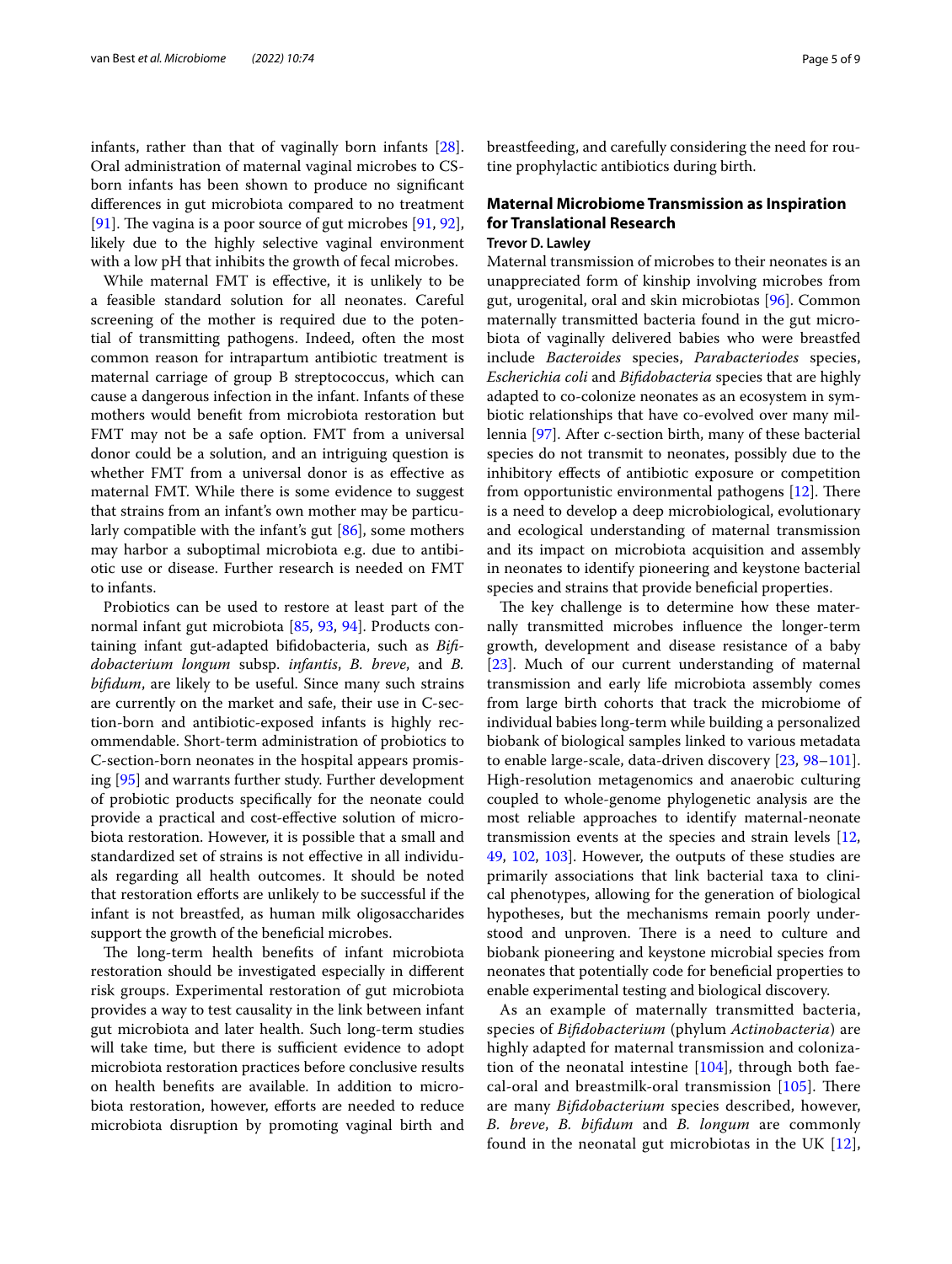Sweden, Russia and USA [\[99\]](#page-8-5). Importantly, *B. longum* subsp. *infantis* is not common in neonates born in any of these Western world countries, but is the dominant founder bacterium in neonates from Low- and Middle-Income Countries Bangladesh [\[106\]](#page-8-6), Gambia [[107\]](#page-8-7) and Malawi [[108\]](#page-8-8). It is possible that *B. longum* subsp. *infantis* has been lost from Westernized human populations due to modern lifestyles, such as diets, antibiotics, etc. Bifdobacteria play a pioneering role in nucleating and shaping the gut microbiota assembly by supporting the acquisition and colonisation of new benefcial microbes through cooperation such as cross-feeding human milk oligosaccharides (HMOs) [\[109](#page-8-9)], or through the inhibition of pathogen colonisation [\[110](#page-8-10)]. More recently, *B. infantis* has been shown to harbour highly evolved pathways that metabolise breastmilk, releasing indole-3-lactic acid to shape immune development [[111\]](#page-8-11). There are likely numerous more human-adapted functions and metabolites to be discovered from gut bacterial species beyond *Bifdobacteria* that have co-evolved to transmit from mother to child that could potentially be exploited therapeutically.

We need to innovate ways to protect and nurture a baby's microbiota to optimize growth, development and disease resistance. Understanding the ecological processes and mechanisms of maternal transmission and early life microbiota acquisition and assembly holds the key to biological discovery to enable translational sciences. We need to consider alternatives to antibiotics that spare a baby's microbiota, and also therapies that can recover/restore the microbiota after antibiotic therapy. Microbiota transplantation studies in neonates using undefned maternal microbiomes have been undertaken but longer-term we envision more sophisticated, defned approaches [\[48](#page-6-21), [91\]](#page-7-20). A deep understanding of maternal transmission and neonate microbiome assembly will guide the discovery and development of a variety of novel products based on microbes or their metabolites, such as Live Bacterial Products, rationally designed prebiotics, small molecule bioactives and targeted phage therapies. Breastmilk is rich in immunoglobulins, lactoferrin, cytokines and growth factors and provides passive immunity to the infant while the immune system is developing [[112\]](#page-8-12). Breastmilk is also enriched in Human Milk Oligosaccharides (HMOs) that serve as nutrients and energy for maternally transmitted bacteria, and potentially inducers of benefcial functions. We need to understand the interplay between neonatal gut microbiome assembly and breastmilk and will likely fnd bioactives derived from bacteria, potentially induced by breastmilk, with activities that act directly on human cells within the gut but also at systemic sites impacting immunological, metabolic and cognitive development. We believe maternal transmission is deeply evolved and there are opportunities to consider maternal transmission in a global context, including maternal microbiota transmission as evolutionarily conserved in humans but adapted to local lifestyles and cultures, to establish and strengthen Global Health and translational research on early life microbiotas.

#### **Authors' contributions**

The author(s) read and approved the fnal manuscript.

#### **Declarations**

#### **Competing interests**

The authors declare that they have no competing interests.

### Published online: 10 May 2022

#### <span id="page-5-0"></span>**References**

- 1. Florian Fricke W, Ravel J. More data needed on neonatal microbiome seeding. Microbiome. 2022;10(1). [https://doi.org/10.1186/](https://doi.org/10.1186/s40168-022-01282-3) [s40168-022-01282-3.](https://doi.org/10.1186/s40168-022-01282-3)
- <span id="page-5-1"></span>2. Palmer C, Bik EM, DiGiulio DB, Relman DA, Brown PO. Development of the human infant intestinal microbiota. PLoS Biol. 2007;5:e177.
- <span id="page-5-2"></span>3. Hornef MW, Torow N. "Layered immunity" and the "neonatal window of opportunity" - timed succession of non-redundant phases to establish mucosal host-microbial homeostasis after birth. Immunology. 2020;159:15–25.
- <span id="page-5-3"></span>4. Roswall J, Olsson LM, Kovatcheva-Datchary P, Nilsson S, Tremaroli V, Simon M-C, et al. Developmental trajectory of the healthy human gut microbiota during the frst 5 years of life. Cell Host Microbe. 2021;29:765–76.e3.
- <span id="page-5-11"></span>5. van Best N, Rolle-Kampczyk U, Schaap FG, Basic M, Olde Damink SWM, Bleich A, et al. Bile acids drive the newborn's gut microbiota maturation. Nat Commun. 2020;11:3692.
- <span id="page-5-4"></span>6. Fulde M, Sommer F, Chassaing B, van Vorst K, Dupont A, Hensel M, et al. Neonatal selection by Toll-like receptor 5 infuences long-term gut microbiota composition. Nature. 2018;560:489–93.
- <span id="page-5-5"></span>7. Martínez I, Maldonado-Gomez MX, Gomes-Neto JC, Kittana H, Ding H, Schmaltz R, et al. Experimental evaluation of the importance of colonization history in early-life gut microbiota assembly. Elife. 2018;7. [https://](https://doi.org/10.7554/eLife.36521) [doi.org/10.7554/eLife.36521](https://doi.org/10.7554/eLife.36521).
- 8. Feng L, Raman AS, Hibberd MC, Cheng J, Griffin NW, Peng Y, et al. Identifying determinants of bacterial ftness in a model of human gut microbial succession. Proc Natl Acad Sci U S A. 2020;117:2622–33.
- <span id="page-5-6"></span>9. Sprockett D, Fukami T, Relman DA. Role of priority effects in the earlylife assembly of the gut microbiota. Nat Rev Gastroenterol Hepatol. 2018;15:197–205.
- <span id="page-5-7"></span>10. Dominguez-Bello MG, Costello EK, Contreras M, Magris M, Hidalgo G, Fierer N, et al. Delivery mode shapes the acquisition and structure of the initial microbiota across multiple body habitats in newborns. Proc Natl Acad Sci U S A. 2010;107:11971–5.
- <span id="page-5-8"></span>11. Mitchell CM, Mazzoni C, Hogstrom L, Bryant A, Bergerat A, Cher A, et al. Delivery Mode Afects Stability of Early Infant Gut Microbiota. Cell Rep Med. 2020;1:100156.
- <span id="page-5-9"></span>12. Shao Y, Forster SC, Tsaliki E, Vervier K, Strang A, Simpson N, et al. Stunted microbiota and opportunistic pathogen colonization in caesareansection birth. Nature. 2019;574:117–21.
- <span id="page-5-10"></span>13. Sevelsted A, Stokholm J, Bisgaard H. Risk of Asthma from Cesarean Delivery Depends on Membrane Rupture. J Pediatr. 2016;171(38–42):e1–4.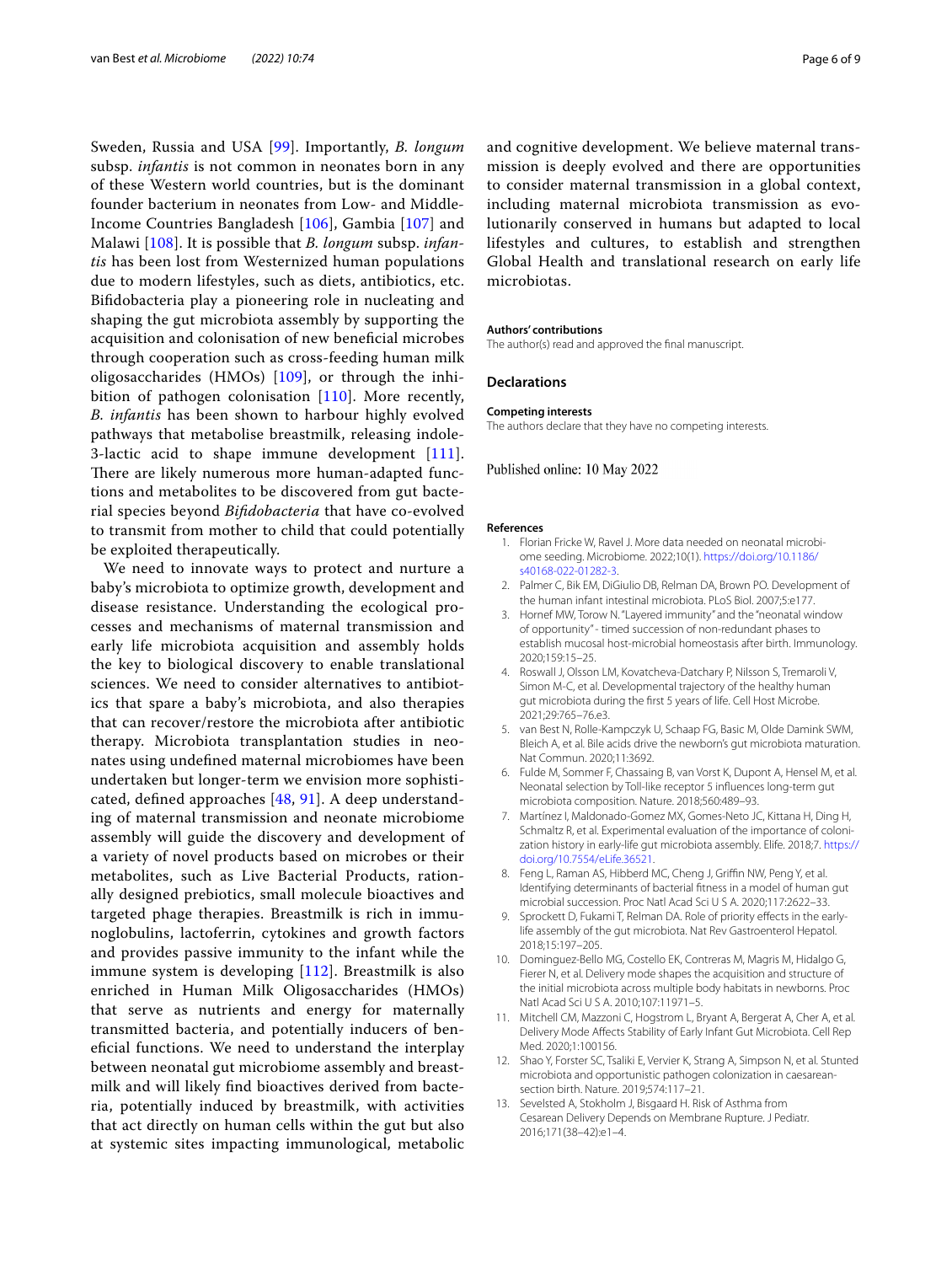- <span id="page-6-0"></span>14. Sevelsted A, Stokholm J, Bønnelykke K, Bisgaard H. Cesarean section and chronic immune disorders. Pediatrics. 2015;135:e92–8.
- <span id="page-6-1"></span>15. Eggesbø M, Botten G, Stigum H, Nafstad P, Magnus P. Is delivery by cesarean section a risk factor for food allergy? J Allergy Clin Immunol. 2003;112:420–6.
- <span id="page-6-2"></span>16. Dierikx T, Berkhout D, Eck A, Tims S, van Limbergen J, Visser D, et al. Influence of timing of maternal antibiotic administration during caesarean section on infant microbial colonisation: a randomised controlled trial. Gut. 2021. <https://doi.org/10.1136/gutjnl-2021-324767>.
- <span id="page-6-3"></span>17. Chu DM, Ma J, Prince AL, Antony KM, Seferovic MD, Aagaard KM. Maturation of the infant microbiome community structure and function across multiple body sites and in relation to mode of delivery. Nat Med. 2017;23:314–26.
- <span id="page-6-4"></span>18. Ménard S, Förster V, Lotz M, Gütle D, Duerr CU, Gallo RL, et al. Developmental switch of intestinal antimicrobial peptide expression. J Exp Med. 2008;205:183–93.
- <span id="page-6-5"></span>19. Yatsunenko T, Rey FE, Manary MJ, Trehan I, Dominguez-Bello MG, Contreras M, et al. Human gut microbiome viewed across age and geography. Nature. 2012;486:222–7.
- <span id="page-6-6"></span>20. van Best N, Trepels-Kottek S, Savelkoul P, Orlikowsky T, Hornef MW, Penders J. Infuence of probiotic supplementation on the developing microbiota in human preterm neonates. Gut Microbes. 2020;12:1–16.
- <span id="page-6-7"></span>21. Gregory KE, Samuel BS, Houghteling P, Shan G, Ausubel FM, Sadreyev RI, et al. Infuence of maternal breast milk ingestion on acquisition of the intestinal microbiome in preterm infants. Microbiome. 2016;4:68.
- <span id="page-6-8"></span>22. Schulfer AF, Schluter J, Zhang Y, Brown Q, Pathmasiri W, McRitchie S, et al. The impact of early-life sub-therapeutic antibiotic treatment (STAT) on excessive weight is robust despite transfer of intestinal microbes. ISME J. 2019;13:1280–92.
- <span id="page-6-9"></span>23. Renz H, Adkins BD, Bartfeld S, Blumberg RS, Farber DL, Garssen J, et al. The neonatal window of opportunity-early priming for life. J Allergy Clin Immunol. 2018;141:1212–4.
- 24. Gensollen T, Iyer SS, Kasper DL, Blumberg RS. How colonization by microbiota in early life shapes the immune system. Science. 2016;352:539–44.
- <span id="page-6-10"></span>25. Oh SF, Praveena T, Song H, Yoo J-S, Jung D-J, Erturk-Hasdemir D, et al. Host immunomodulatory lipids created by symbionts from dietary amino acids. Nature. 2021;600:302–7.
- <span id="page-6-11"></span>26. Al Nabhani Z, Dulauroy S, Marques R, Cousu C, Al Bounny S, Déjardin F, et al. A Weaning Reaction to Microbiota Is Required for Resistance to Immunopathologies in the Adult. Immunity. 2019;50:1276–88.e5.
- <span id="page-6-12"></span>27. Mueller NT, Hourigan SK, Hofmann DE, Levy L, von Rosenvinge EC, Chou B, et al. Bacterial Baptism: Scientifc, Medical, and Regulatory Issues Raised by Vaginal Seeding of C-Section-Born Babies. J Law Med Ethics. 2019;47:568–78.
- <span id="page-6-13"></span>28. Korpela K, Helve O, Kolho K-L, Saisto T, Skogberg K, Dikareva E, et al. Maternal Fecal Microbiota Transplantation in Cesarean-Born Infants Rapidly Restores Normal Gut Microbial Development: A Proof-of-Concept Study. Cell. 2020;183:324–34.e5.
- <span id="page-6-14"></span>29. Hertzman C. Putting the concept of biological embedding in historical perspective. Proc Natl Acad Sci U S A. 2012;109(Suppl 2):17160–7.
- <span id="page-6-15"></span>30. Berens AE, Jensen SKG, Nelson CA 3rd. Biological embedding of childhood adversity: from physiological mechanisms to clinical implications. BMC Med. 2017;15:135.
- <span id="page-6-16"></span>31. Bale TL. Epigenetic and transgenerational reprogramming of brain development. Nat Rev Neurosci. 2015;16:332–44.
- <span id="page-6-17"></span>32. O'Mahony SM, Marchesi JR, Scully P, Codling C, Ceolho A-M, Quigley EMM, et al. Early life stress alters behavior, immunity, and microbiota in rats: implications for irritable bowel syndrome and psychiatric illnesses. Biol Psychiatry. 2009;65:263–7.
- 33. Gur TL, Shay L, Palkar AV, Fisher S, Varaljay VA, Dowd S, et al. Prenatal stress afects placental cytokines and neurotrophins, commensal microbes, and anxiety-like behavior in adult female ofspring. Brain Behav Immun. 2017;64:50–8.
- 34. Bailey MT, Lubach GR, Coe CL. Prenatal stress alters bacterial colonization of the gut in infant monkeys. J Pediatr Gastroenterol Nutr. 2004;38:414–21.
- 35. Zijlmans MAC, Korpela K, Riksen-Walraven JM, de Vos WM, de Weerth C. Maternal prenatal stress is associated with the infant intestinal microbiota. Psychoneuroendocrinology. 2015;53:233–45.
- 36. Bufngton SA, Di Prisco GV, Auchtung TA, Ajami NJ, Petrosino JF, Costa-Mattioli M. Microbial Reconstitution Reverses Maternal Diet-Induced Social and Synaptic Deficits in Offspring. Cell. 2016;165:1762-75.
- 37. Jašarević E, Howerton CL, Howard CD, Bale TL. Alterations in the Vaginal Microbiome by Maternal Stress Are Associated With Metabolic Reprogramming of the Offspring Gut and Brain. Endocrinology. 2015;156:3265–76.
- 38. Jašarević E, Howard CD, Misic AM, Beiting DP, Bale TL. Stress during pregnancy alters temporal and spatial dynamics of the maternal and ofspring microbiome in a sex-specifc manner. Sci Rep. 2017. [https://](https://doi.org/10.1038/srep44182) [doi.org/10.1038/srep44182](https://doi.org/10.1038/srep44182).
- 39. Hsiao EY, McBride SW, Hsien S, Sharon G, Hyde ER, McCue T, et al. Microbiota modulate behavioral and physiological abnormalities associated with neurodevelopmental disorders. Cell. 2013;155:1451–63.
- 40. Kim S, Kim H, Yim YS, Ha S, Atarashi K, Tan TG, et al. Maternal gut bacteria promote neurodevelopmental abnormalities in mouse ofspring. Nature. 2017;549:528–32.
- 41. Hantsoo L, Jašarević E, Criniti S, McGeehan B, Tanes C, Sammel MD, et al. Childhood adversity impact on gut microbiota and inflammatory response to stress during pregnancy. Brain Behav Immun. 2019;75:240–50.
- 42. Lundgren SN, Madan JC, Emond JA, Morrison HG, Christensen BC, Karagas MR, et al. Maternal diet during pregnancy is related with the infant stool microbiome in a delivery mode-dependent manner. Microbiome. 2018. [https://doi.org/10.1186/s40168-018-0490-8.](https://doi.org/10.1186/s40168-018-0490-8)
- Arrieta M-C, Stiemsma LT, Dimitriu PA, Thorson L, Russell S, Yurist-Doutsch S, et al. Early infancy microbial and metabolic alterations afect risk of childhood asthma. Sci Transl Med. 2015;7:307ra152.
- 44. Conrad ML, Ferstl R, Teich R, Brand S, Blümer N, Yildirim AO, et al. Maternal TLR signaling is required for prenatal asthma protection by the nonpathogenic microbe Acinetobacter lwoffii F78. J Exp Med. 2009;206:2869–77.
- <span id="page-6-18"></span>45. Alhasan MM, Cait AM, Heimesaat MM, Blaut M, Klopfeisch R, Wedel A, et al. Antibiotic use during pregnancy increases offspring asthma severity in a dose-dependent manner. Allergy. 2020;75:1979–90.
- <span id="page-6-19"></span>46. Jašarević E, Howard CD, Morrison K, Misic A, Weinkopff T, Scott P, et al. The maternal vaginal microbiome partially mediates the efects of prenatal stress on ofspring gut and hypothalamus. Nat Neurosci. 2018;21:1061–71.
- <span id="page-6-20"></span>47. Dominguez-Bello MG, De Jesus-Laboy KM, Shen N, Cox LM, Amir A, Gonzalez A, et al. Partial restoration of the microbiota of cesarean-born infants via vaginal microbial transfer. Nat Med. 2016;22:250–3.
- <span id="page-6-21"></span>Song SJ, Wang J, Martino C, Jiang L, Thompson WK, Shenhav L, et al. Naturalization of the microbiota developmental trajectory of Cesareanborn neonates after vaginal seeding. Med. 2021:951–64.e5. [https://doi.](https://doi.org/10.1016/j.medj.2021.05.003) [org/10.1016/j.medj.2021.05.003](https://doi.org/10.1016/j.medj.2021.05.003).
- <span id="page-6-22"></span>49. Ferretti P, Pasolli E, Tett A, Asnicar F, Gorfer V, Fedi S, et al. Mother-to-Infant Microbial Transmission from Diferent Body Sites Shapes the Developing Infant Gut Microbiome. Cell Host Microbe. 2018;24:133–45. e5.
- <span id="page-6-23"></span>50. Ravel J, Gajer P, Abdo Z, Schneider GM, Koenig SSK, McCulle SL, et al. Vaginal microbiome of reproductive-age women. Proc Natl Acad Sci U S A. 2011;108(Suppl 1):4680–7.
- 51. Ravel J, Brotman RM, Gajer P, Ma B, Nandy M, Fadrosh DW, et al. Daily temporal dynamics of vaginal microbiota before, during and after episodes of bacterial vaginosis. Microbiome. 2013;1:29.
- <span id="page-6-24"></span>52. Gajer P, Brotman RM, Bai G, Sakamoto J, Schütte UME, Zhong X, et al. Temporal dynamics of the human vaginal microbiota. Sci Transl Med. 2012;4:132ra52.
- <span id="page-6-25"></span>53. Gopinath S, Iwasaki A. Cervicovaginal microbiota: simple is better. Immunity. 2015;2:790–1. https://doi.org/10.1016/j.immuni.2015.05.006.
- 54. Anahtar MN, Byrne EH, Doherty KE, Bowman BA, Yamamoto HS, Soumillon M, et al. Cervicovaginal bacteria are a major modulator of host infammatory responses in the female genital tract. Immunity. 2015;42:965–76.
- 55. Bayigga L, Nabatanzi R, Ssekagiri A, Kateete DP, Sekikubo M, Anderson DJ, et al. Diverse vaginal microbiome was associated with pro-inflammatory vaginal milieu among pregnant women in Uganda. Hum Microbiome J. 2020:100076. <https://doi.org/10.1016/j.humic.2020.100076>.
- <span id="page-6-26"></span>56. Gosmann C, Anahtar MN, Handley SA, Farcasanu M, Abu-Ali G, Bowman BA, et al. Lactobacillus-Defcient Cervicovaginal Bacterial Communities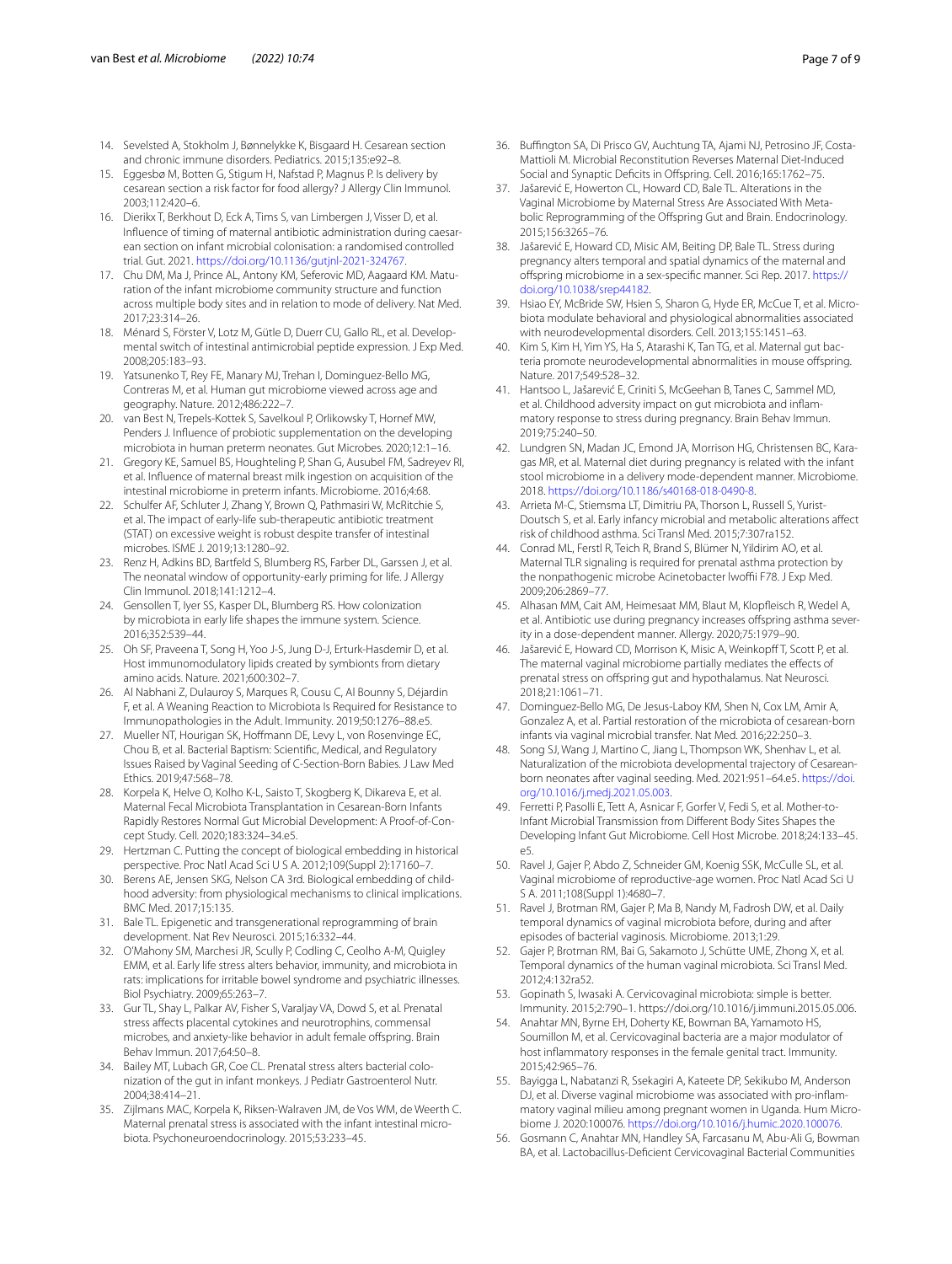Are Associated with Increased HIV Acquisition in Young South African Women. Immunity. 2017;46:29–37.

- <span id="page-7-0"></span>57. Jašarević E, Hill EM, Kane PJ, Rutt L, Gyles T, Folts L, et al. The composition of human vaginal microbiota transferred at birth affects offspring health in a mouse model. Nat Commun. 2021;12:6289.
- <span id="page-7-1"></span>58. Cnattingius S, Villamor E, Johansson S, Edstedt Bonamy A-K, Persson M, Wikström A-K, et al. Maternal obesity and risk of preterm delivery. JAMA. 2013;309:2362–70.
- 59. Elovitz MA, Gajer P, Riis V, Brown AG, Humphrys MS, Holm JB, et al. Cervicovaginal microbiota and local immune response modulate the risk of spontaneous preterm delivery. Nat Commun. 2019;10:1305.
- 60. DiGiulio DB, Callahan BJ, McMurdie PJ, Costello EK, Lyell DJ, Robaczewska A, et al. Temporal and spatial variation of the human microbiota during pregnancy. Proc Natl Acad Sci U S A. 2015;112:11060–5.
- 61. Callahan BJ, DiGiulio DB, Goltsman DSA, Sun CL, Costello EK, Jeganathan P, et al. Replication and refnement of a vaginal microbial signature of preterm birth in two racially distinct cohorts of US women. Proc Natl Acad Sci U S A. 2017;114:9966–71.
- 62. Fettweis JM, Serrano MG, Brooks JP, Edwards DJ, Girerd PH, Parikh HI, et al. The vaginal microbiome and preterm birth. Nat Med. 2019;25:1012–21.
- <span id="page-7-2"></span>63. Serrano MG, Parikh HI, Brooks JP, Edwards DJ, Arodz TJ, Edupuganti L, et al. Racioethnic diversity in the dynamics of the vaginal microbiome during pregnancy. Nat Med. 2019;25:1001–11.
- <span id="page-7-3"></span>64. Butler ÉM, Reynolds AJ, Derraik JGB, Wilson BC, Cutfeld WS, Grigg CP. The views of pregnant women in New Zealand on vaginal seeding: a mixed-methods study. BMC Pregnancy Childbirth. 2021;21:49.
- <span id="page-7-4"></span>65. Richardson SS. The Maternal Imprint: The Contested Science of Maternal-Fetal Efects: University of Chicago Press; 2021.
- <span id="page-7-5"></span>66. Kalliomäki M, Collado MC, Salminen S, Isolauri E. Early diferences in fecal microbiota composition in children may predict overweight. Am J Clin Nutr. 2008;87:534–8.
- 67. Abrahamsson TR, Jakobsson HE, Andersson AF, Björkstén B, Engstrand L, Jenmalm MC. Low diversity of the gut microbiota in infants with atopic eczema. J Allergy Clin Immunol. 2012;129:434–40 440.e1–2.
- 68. Abrahamsson TR, Jakobsson HE, Andersson AF, Björkstén B, Engstrand L, Jenmalm MC. Low gut microbiota diversity in early infancy precedes asthma at school age. Clin Exp Allergy. 2014;44:842–50.
- 69. Azad MB, Konya T, Guttman DS, Field CJ, Sears MR, HayGlass KT, et al. Infant gut microbiota and food sensitization: associations in the frst year of life. Clin Exp Allergy. 2015;45:632–43.
- 70. Kostic AD, Gevers D, Siljander H, Vatanen T, Hyötyläinen T, Hämäläinen A-M, et al. The dynamics of the human infant gut microbiome in development and in progression toward type 1 diabetes. Cell Host Microbe. 2015;17:260–73.
- 71. Dogra S, Sakwinska O, Soh S-E, Ngom-Bru C, Brück WM, Berger B, et al. Dynamics of infant gut microbiota are infuenced by delivery mode and gestational duration and are associated with subsequent adiposity. MBio. 2015;6. <https://doi.org/10.1128/mBio.02419-14>.
- <span id="page-7-6"></span>72. Korpela K, Zijlmans MAC, Kuitunen M, Kukkonen K, Savilahti E, Salonen A, et al. Childhood BMI in relation to microbiota in infancy and lifetime antibiotic use. Microbiome. 2017;5:26.
- <span id="page-7-7"></span>73. Wang L, Alamian A, Southerland J, Wang K, Anderson J, Stevens M. Cesarean section and the risk of overweight in grade 6 children. Eur J Pediatr. 2013;172:1341–7.
- 74. Wohl DL, Curry WJ, Mauger D, Miller J, Tyrie K. Intrapartum antibiotics and childhood atopic dermatitis. J Am Board Fam Med. 2015;28:82–9.
- <span id="page-7-9"></span>75. Korpela K, Salonen A, Virta LJ, Kekkonen RA, de Vos WM. Association of Early-Life Antibiotic Use and Protective Efects of Breastfeeding: Role of the Intestinal Microbiota. JAMA Pediatr. 2016;170:750–7.
- 76. Hansen S, Halldorsson TI, Olsen SF, Rytter D, Bech BH, Granström C, et al. Birth by cesarean section in relation to adult offspring overweight and biomarkers of cardiometabolic risk. Int J Obes. 2018;42:15–9.
- 77. Andersen V, Möller S, Jensen PB, Møller FT, Green A. Caesarean Delivery and Risk of Chronic Inflammatory Diseases (Inflammatory Bowel Disease, Rheumatoid Arthritis, Coeliac Disease, and Diabetes Mellitus): A Population Based Registry Study of 2,699,479 Births in Denmark During 1973-2016. Clin Epidemiol. 2020;12:287–93.
- <span id="page-7-8"></span>78. Baron R, Taye M, Besseling-van der Vaart I, Ujčič-Voortman J, Szajewska H, Seidell JC, et al. The relationship of prenatal and infant antibiotic
- <span id="page-7-10"></span>79. Patrick DM, Sbihi H, Dai DLY, Al Mamun A, Rasali D, Rose C, et al. Decreasing antibiotic use, the gut microbiota, and asthma incidence in children: evidence from population-based and prospective cohort studies. Lancet Respir Med. 2020;8:1094–105.
- <span id="page-7-11"></span>80. Cho I, Yamanishi S, Cox L, Methé BA, Zavadil J, Li K, et al. Antibiotics in early life alter the murine colonic microbiome and adiposity. Nature. 2012;488:621–6.
- 81. Russell SL, Gold MJ, Hartmann M, Willing BP, Thorson L, Wlodarska M, et al. Early life antibiotic-driven changes in microbiota enhance susceptibility to allergic asthma. EMBO Rep. 2012;13:440–7.
- 82. Cox LM, Yamanishi S, Sohn J, Alekseyenko AV, Leung JM, Cho I, et al. Altering the intestinal microbiota during a critical developmental window has lasting metabolic consequences. Cell. 2014;158:705–21.
- <span id="page-7-12"></span>83. Nobel YR, Cox LM, Kirigin FF, Bokulich NA, Yamanishi S, Teitler I, et al. Metabolic and metagenomic outcomes from early-life pulsed antibiotic treatment. Nat Commun. 2015;6:7486.
- <span id="page-7-13"></span>84. Kuitunen M, Kukkonen K, Juntunen-Backman K, Korpela R, Poussa T, Tuure T, et al. Probiotics prevent IgE-associated allergy until age 5 years in cesarean-delivered children but not in the total cohort. J Allergy Clin Immunol. 2009:335–41. [https://doi.org/10.1016/j.jaci.](https://doi.org/10.1016/j.jaci.2008.11.019) [2008.11.019](https://doi.org/10.1016/j.jaci.2008.11.019).
- <span id="page-7-14"></span>85. Korpela K, Salonen A, Vepsäläinen O, Suomalainen M, Kolmeder C, Varjosalo M, et al. Probiotic supplementation restores normal microbiota composition and function in antibiotic-treated and in caesarean-born infants. Microbiome. 2018;6:182.
- <span id="page-7-15"></span>86. Korpela K, Costea P, Coelho LP, Kandels-Lewis S, Willemsen G, Boomsma DI, et al. Selective maternal seeding and environment shape the human gut microbiome. Genome Res. 2018;28:561–8.
- <span id="page-7-16"></span>Korpela K, de Vos WM. Early life colonization of the human gut: microbes matter everywhere. Curr Opin Microbiol. 2018;44:70–8.
- <span id="page-7-17"></span>88. Azad MB, Konya T, Persaud RR, Guttman DS, Chari RS, Field CJ, et al. Impact of maternal intrapartum antibiotics, method of birth and breastfeeding on gut microbiota during the first year of life: a prospective cohort study. BJOG. 2016;123:983–93.
- <span id="page-7-18"></span>89. Stearns JC, Simioni J, Gunn E, McDonald H, Holloway AC, Thabane L, et al. Intrapartum antibiotics for GBS prophylaxis alter colonization patterns in the early infant gut microbiome of low risk infants. Sci Rep. 2017;7:16527.
- <span id="page-7-19"></span>90. Korpela K, Salonen A, Saxen H, Nikkonen A, Peltola V, Jaakkola T, et al. Antibiotics in early life associate with specifc gut microbiota signatures in a prospective longitudinal infant cohort. Pediatr Res. 2020:438–43. <https://doi.org/10.1038/s41390-020-0761-5>.
- <span id="page-7-20"></span>91. Wilson BC, Butler ÉM, Grigg CP, Derraik JGB, Chiavaroli V, Walker N, et al. Oral administration of maternal vaginal microbes at birth to restore gut microbiome development in infants born by caesarean section: A pilot randomised placebo-controlled trial. EBioMedicine. 2021;69:103443.
- <span id="page-7-21"></span>92. Sakwinska O, Foata F, Berger B, Brüssow H, Combremont S, Mercenier A, et al. Does the maternal vaginal microbiota play a role in seeding the microbiota of neonatal gut and nose? Benefc Microbes. 2017;8:763–78.
- <span id="page-7-22"></span>93. Rasmussen MA, Thorsen J, Dominguez-Bello MG, Blaser MJ, Mortensen MS, Brejnrod AD, et al. Ecological succession in the vaginal microbiota during pregnancy and birth. ISME J. 2020;14:2325–35.
- <span id="page-7-23"></span>94. Garcia Rodenas CL, Lepage M, Ngom-Bru C, Fotiou A, Papagaroufalis K, Berger B. Efect of Formula Containing Lactobacillus reuteri DSM 17938 on Fecal Microbiota of Infants Born by Cesarean-Section. J Pediatr Gastroenterol Nutr. 2016;63:681–7.
- <span id="page-7-24"></span>95. Hurkala J, Lauterbach R, Radziszewska R, Strus M, Heczko P. Efect of a Short-Time Probiotic Supplementation on the Abundance of the Main Constituents of the Gut Microbiota of Term Newborns Delivered by Cesarean Section-A Randomized, Prospective, Controlled Clinical Trial. Nutrients. 2020:12.<https://doi.org/10.3390/nu12103128>.
- <span id="page-7-25"></span>Browne HP, Neville BA, Forster SC, Lawley TD. Transmission of the gut microbiota: spreading of health. Nat Rev Microbiol. 2017;15:531–43.
- <span id="page-7-26"></span>97. Moeller AH, Caro-Quintero A, Mjungu D, Georgiev AV, Lonsdorf EV, Muller MN, et al. Cospeciation of gut microbiota with hominids. Science. 2016;353:380–2.
- <span id="page-7-27"></span>98. Stewart CJ, Ajami NJ, O'Brien JL, Hutchinson DS, Smith DP, Wong MC, et al. Temporal development of the gut microbiome in early childhood from the TEDDY study. Nature. 2018;562:583–8.